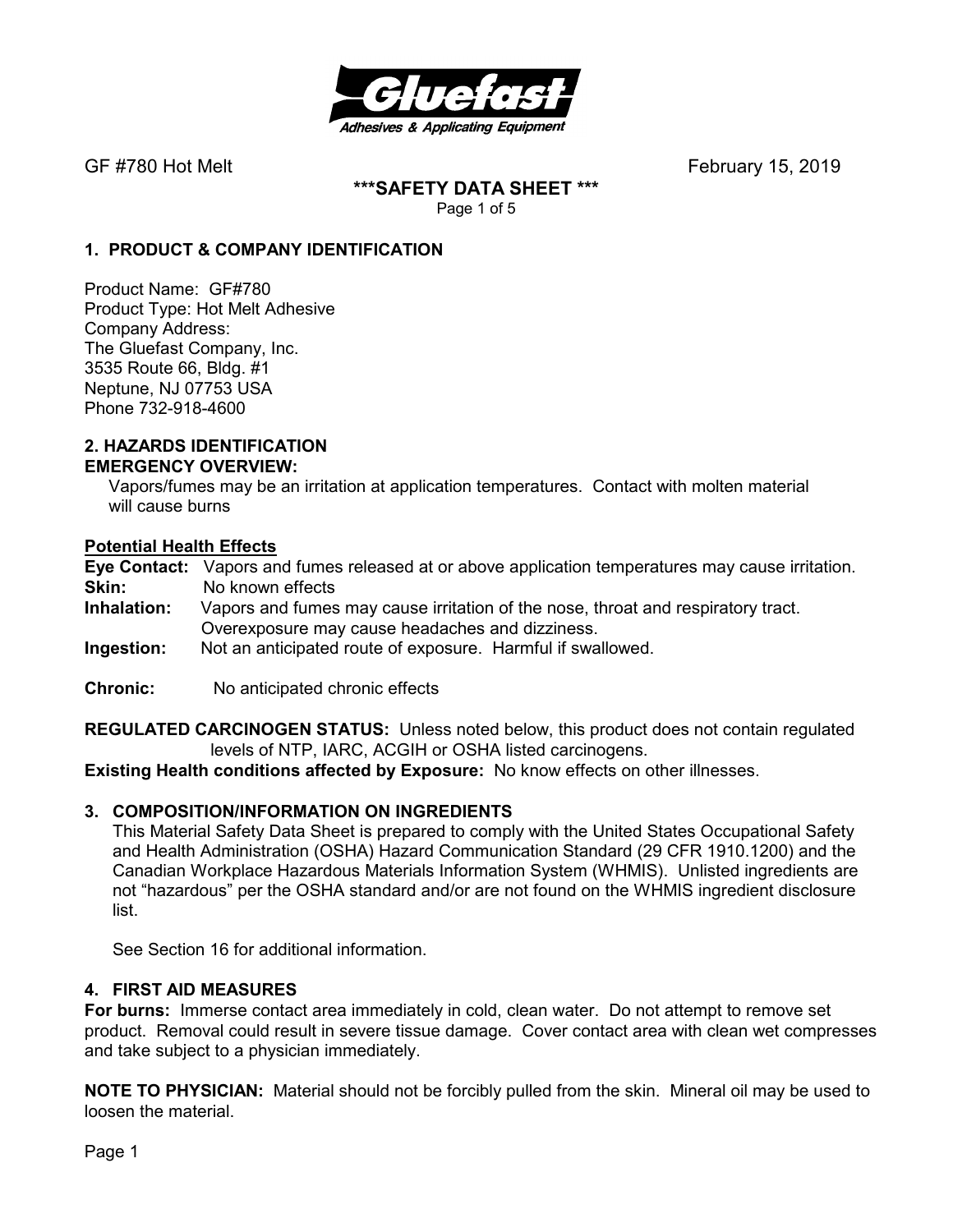

# **\*\*\*SAFETY DATA SHEET \*\*\***

Page 2 of 5

**If vapors inhaled:** Remove subject to fresh air. If breathing is difficult, give oxygen. If not breathing, give artificial respiration. Call a physician if symptoms persist.

**If Ingested:** If person can swallow, give one glass of water or milk. Do not induce vomiting. Get immediate medical attention. Never give anything by mouth to an unconscious person.

# **5. FIRE FIGHTING MEASURES**

 **Flash point/method:** Greater than 400 degrees F / Cleveland (204°C)

 **Upper Explosive Limit/Lower Explosive Limit:** Not Applicable

 **Auto-ignition Temperature:** Not Applicable

 **Appropriate Extinguishers:** Carbon dioxide, dry chemical, chemical foam, or water fog. Using a direct, straight water stream may tend to spread a fire.

 **Special Fire Fighting Procedures:** Avoid using direct straight water stream on molten material to reduce splattering and spreading of the fire.

 **Unusual Fire and Explosion Hazards:** None known.

 **Hazardous Combustion product:** Incomplete combustion can yield low molecular weight hydrocarbons, carbon monoxide.

#### **6. ACCIDENTAL RELEASE MEASURES**

 **Spill or leak procedures:** Allow to solidify at room temperature, scrape up and place in disposal container.

#### **7. HANDLING AND STORAGE**

Consult the Technical Data Sheet for specific storage instructions.

#### **8. EXPOSURE CONTROLS/PERSONAL PROTECTION**

**Eye protection:** Wear safety glasses to reduce the potential for eye contact; a face shield is appropriate if splashing is likely. Have eyewashes available where eye contact can occur.

**Skin protection:** At elevated temperatures prevent contact by wearing thermally protective gloves and a long sleeved shirt. Provide a cold water source for burn treatment.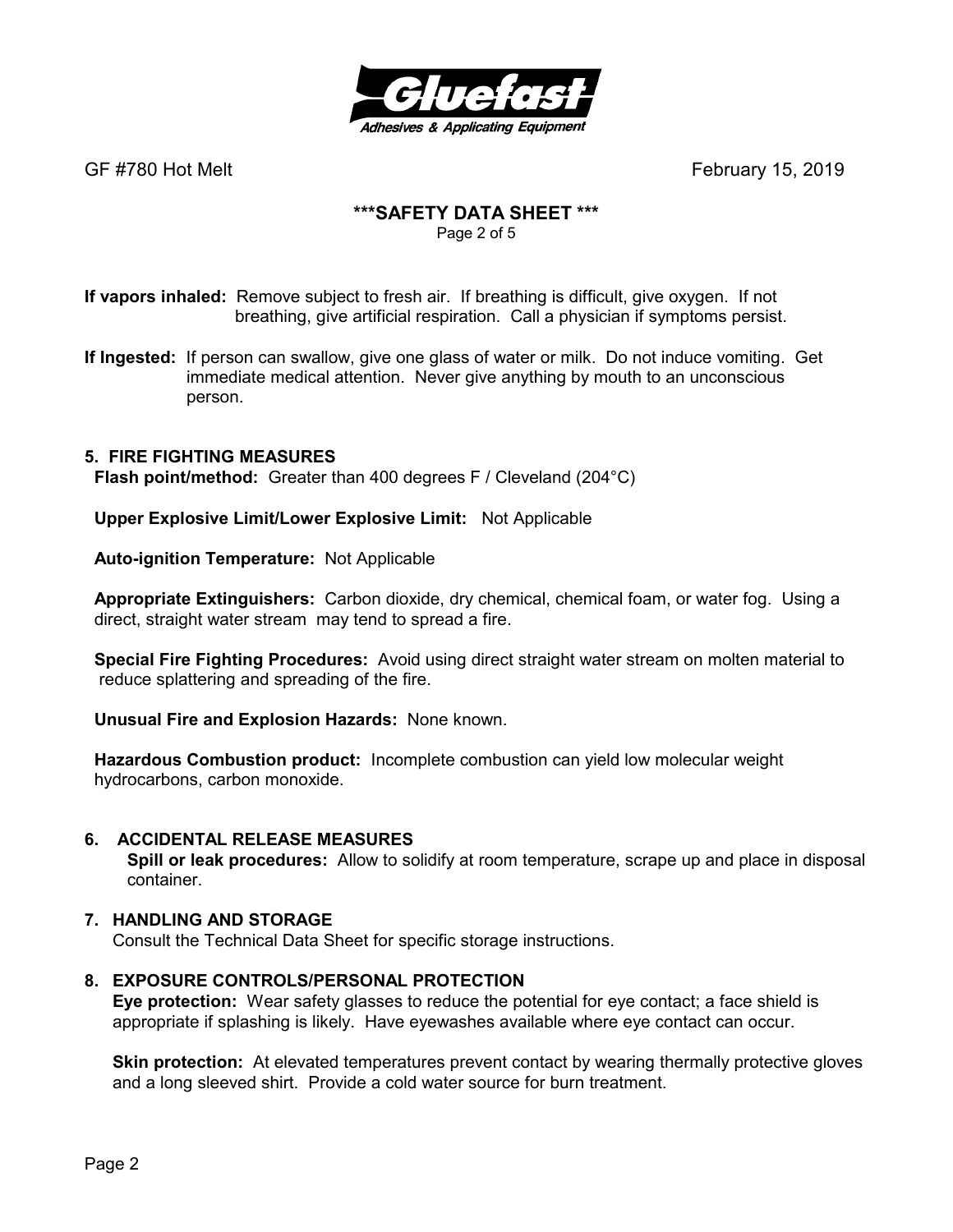

# **\*\*\*SAFETY DATA SHEET \*\*\***  Page 3 of 5

**Respiratory Protection:** Not normally required.Use NIOSH/MSHA approved respirator if conditions warrant.

**Ventilation:** Hot melts should be used with good ventilation. At the application temperature use of local exhaust over the pre-melting reservoir is encouraged.

#### **9. PHYSICAL AND CHEMICAL PROPERTIES**

| <b>Physical state:</b>                   | Solid (as supplied)                                                                                                                                                                                                                                                 |
|------------------------------------------|---------------------------------------------------------------------------------------------------------------------------------------------------------------------------------------------------------------------------------------------------------------------|
| Color:                                   | Lemon                                                                                                                                                                                                                                                               |
| Odor:                                    | Slight Odor                                                                                                                                                                                                                                                         |
| Specific gravity:                        | Not established                                                                                                                                                                                                                                                     |
| % Solids by Weight                       | 100 %                                                                                                                                                                                                                                                               |
| pH:                                      | Not applicable (as supplied)                                                                                                                                                                                                                                        |
| <b>Boiling Range:</b>                    | Not applicable (as supplied)                                                                                                                                                                                                                                        |
| <b>Melting Point:</b>                    | 175-180°F                                                                                                                                                                                                                                                           |
| <b>Vapor Pressure:</b>                   | Not established                                                                                                                                                                                                                                                     |
| Vapor density:                           | Not applicable                                                                                                                                                                                                                                                      |
| <b>Evaporation rate:</b>                 | Not applicable                                                                                                                                                                                                                                                      |
| <b>Water/Oil Partition coefficient</b>   | Not established                                                                                                                                                                                                                                                     |
| <b>VOC content:</b>                      | No levels of volatile organic compound emissions are<br>expected at ambient temperature and pressure. Low<br>molecular weight hydrocarbons may be emitted at<br>application temperature. Emissions data is best<br>developed by monitoring actual plant conditions. |
| <b>10. STABILITY AND REACTIVITY DATA</b> |                                                                                                                                                                                                                                                                     |
| <b>Stability:</b>                        | <b>Stable</b>                                                                                                                                                                                                                                                       |
| Incompatibility                          | Not established                                                                                                                                                                                                                                                     |
| <b>Hazardous Decomposition:</b>          | Not established                                                                                                                                                                                                                                                     |
| <b>Hazardous Polymerization:</b>         | Will not occur.                                                                                                                                                                                                                                                     |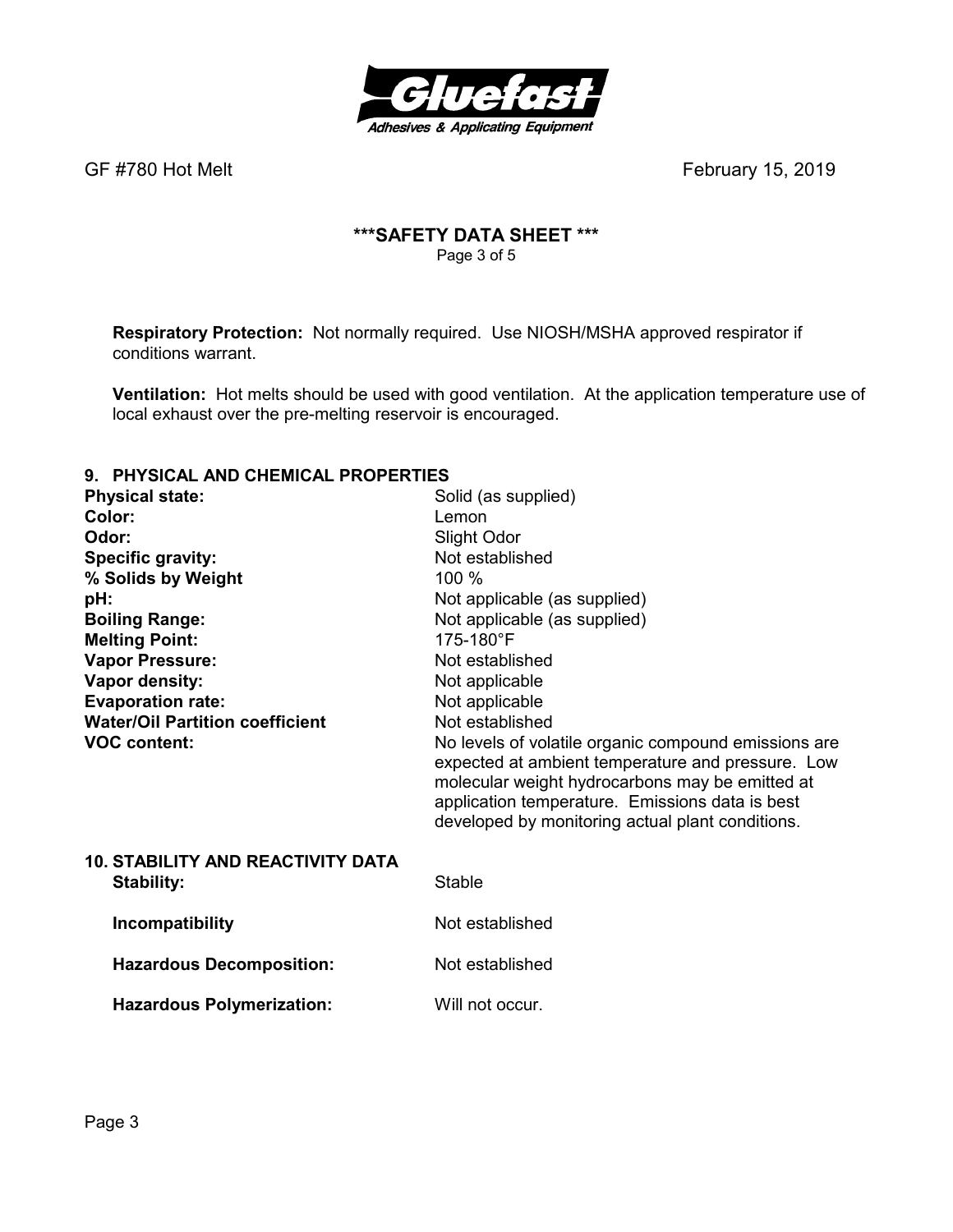

### **\*\*\*SAFETY DATA SHEET \*\*\***  Page 4 of 5

#### **11. TOXICOLOGICAL INFORMATION**  No data available

# **12. ECOLOGICAL INFORMATION**

No data available

#### **13. DISPOSAL CONSIDERATIONS**

**To the best of our knowledge, this product does not meet the definition of hazardous waste under the U.S. EPA Hazardous Waste Regulation 40 CFR 261. Dispose of in an approved landfill. Consult your state, local or provincial authorities and your local waste vendor for more restrictive requirements.** 

#### **14. TRANSPORT INFORMATION**

UNITED STATES DEPARTMENT OF TRANSPORTATION (DOT)

Dot Proper Shipping Name: NOT REGULATED

 It is our opinion that the information provided here may be used to transport this product in compliance with Canadian Transportation of Dangerous Goods.

# **15. REGULATORY INFORMATION**

FEDERAL

Toxic Substances control Act (TSCA)

Section 8 (b) – Inventory Status

 This product is in compliance with the Toxic Substances Control Act's Inventory requirements.

SARA TITLE III

Section 313: This product does not contain regulated levels of any toxic chemical subject to the reporting requirements of section 313 of Title iii of the Supervened Amendments and Reauthorization Act of 1986 (SARA) AND 40 CFR part 372